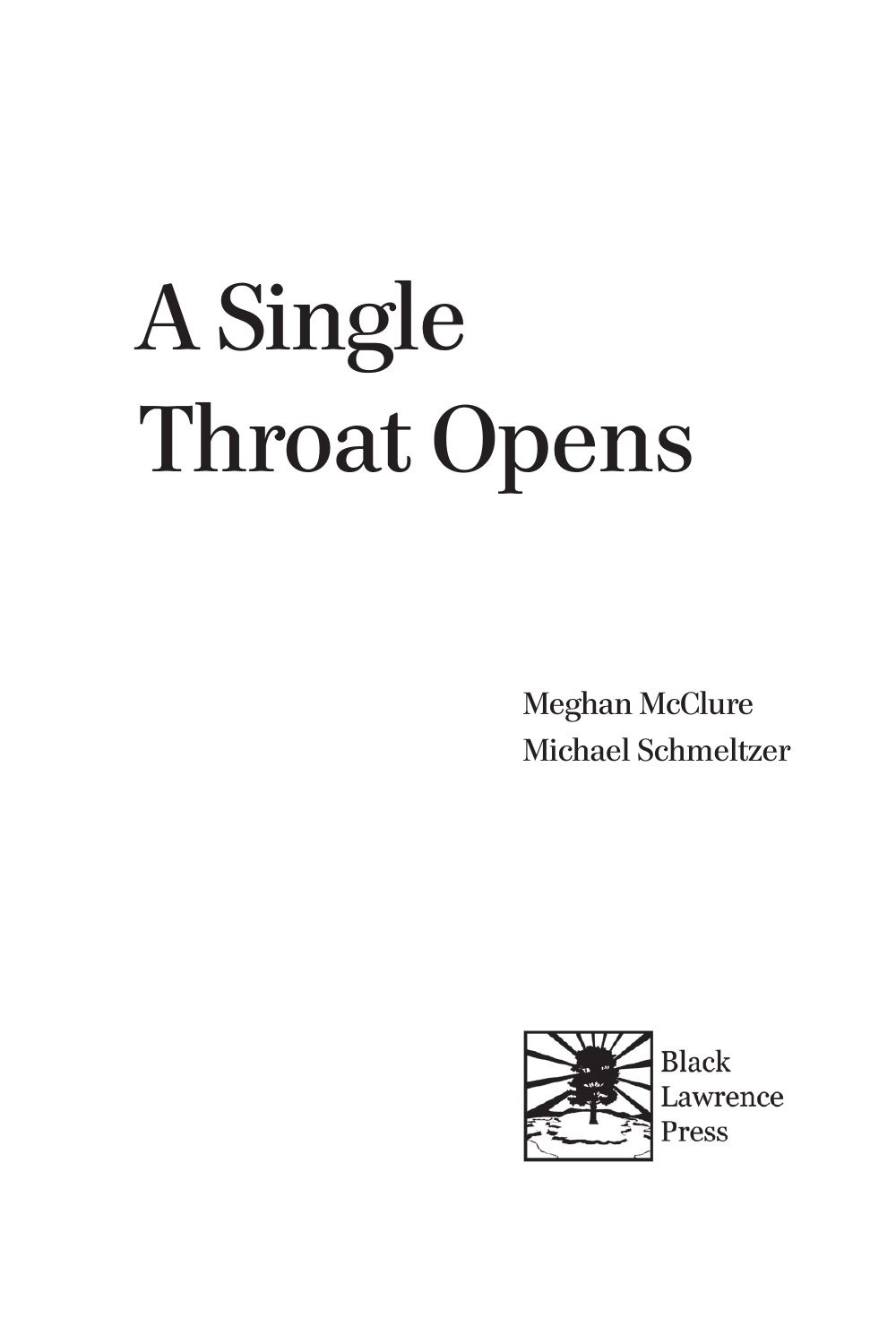Begin with a lie. Small like *I stopped at the gas station*  when really it was the park. Small like the cottonball dog prancing alongside the jogger. The birthmark on the inside of my thigh. Or *she's a great actress and I loved her in* \_\_\_\_\_*.* A lie like a child's thumbprint in a ripe peach, that point of rot. Begin with a lie so fluid it dribbles down our chin, makes every listener thirsty.

 $\ddot{\cdot}$ 

Dear M\_\_\_\_\_\_,

I want to tell you a story that never happened. I want to tell it so often truth won't matter.

This is misleading, however. Truth never matters.

 $\mathcal{L}$ 

Adult children of alcoholics (ACoA) lie when it would be just as easy to tell the truth. This is the third of thirteen characteristics according to Dr. Janet Woititz, who is known as the mother of the ACoA movement.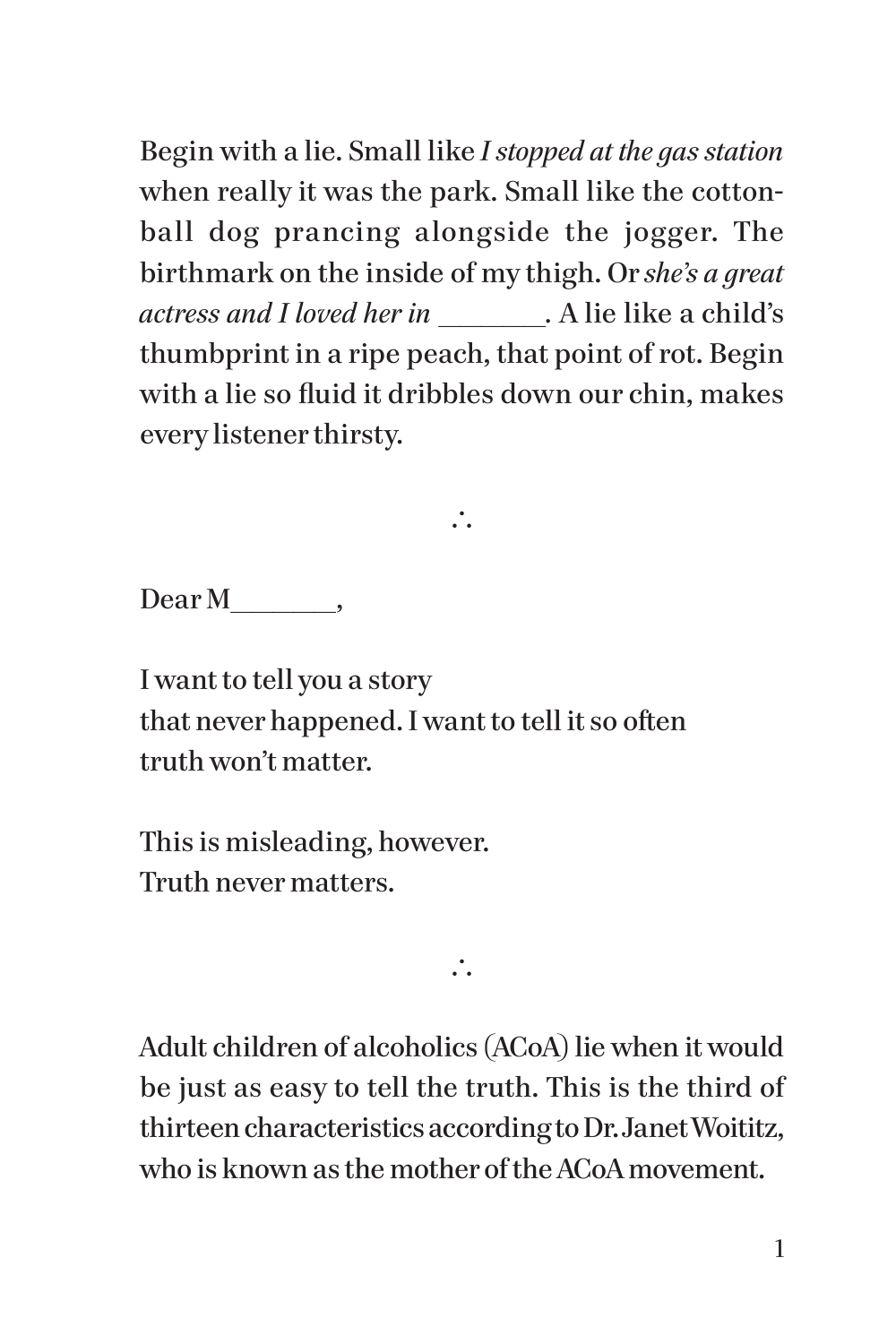Others: judges self without mercy  $(\#4)$ ; takes themselves very seriously  $(\#6)$ , has trouble with intimacy  $(\#7)$ ; feels different from others  $(\#10)$ ; tends to extreme responsibility or negligence  $(\#11).$ <sup>1</sup>

When you read these descriptions who do you think of first? When you read #11, that tightrope of extreme behaviors, where do you think we fall?

 $\mathcal{L}$ 

From an email I wrote after the first time we met: *I think you must have triggered something because I'm all energized*. This has been the experience consistently, a triggering. Whenever we meet I am a laundry of words. Afterwards I don't know what is clanging inside me.

From an email dated February 12th, 2011: *I should try to sleep while the winds are calm.* Your words or mine?

From an email a year later: *I think since we first started talking I have wanted you to be part of my writing in some way, shape, or form. . . .Even if you're the only reader of this manuscript, I'd be satisfied.* This is how I write to you. In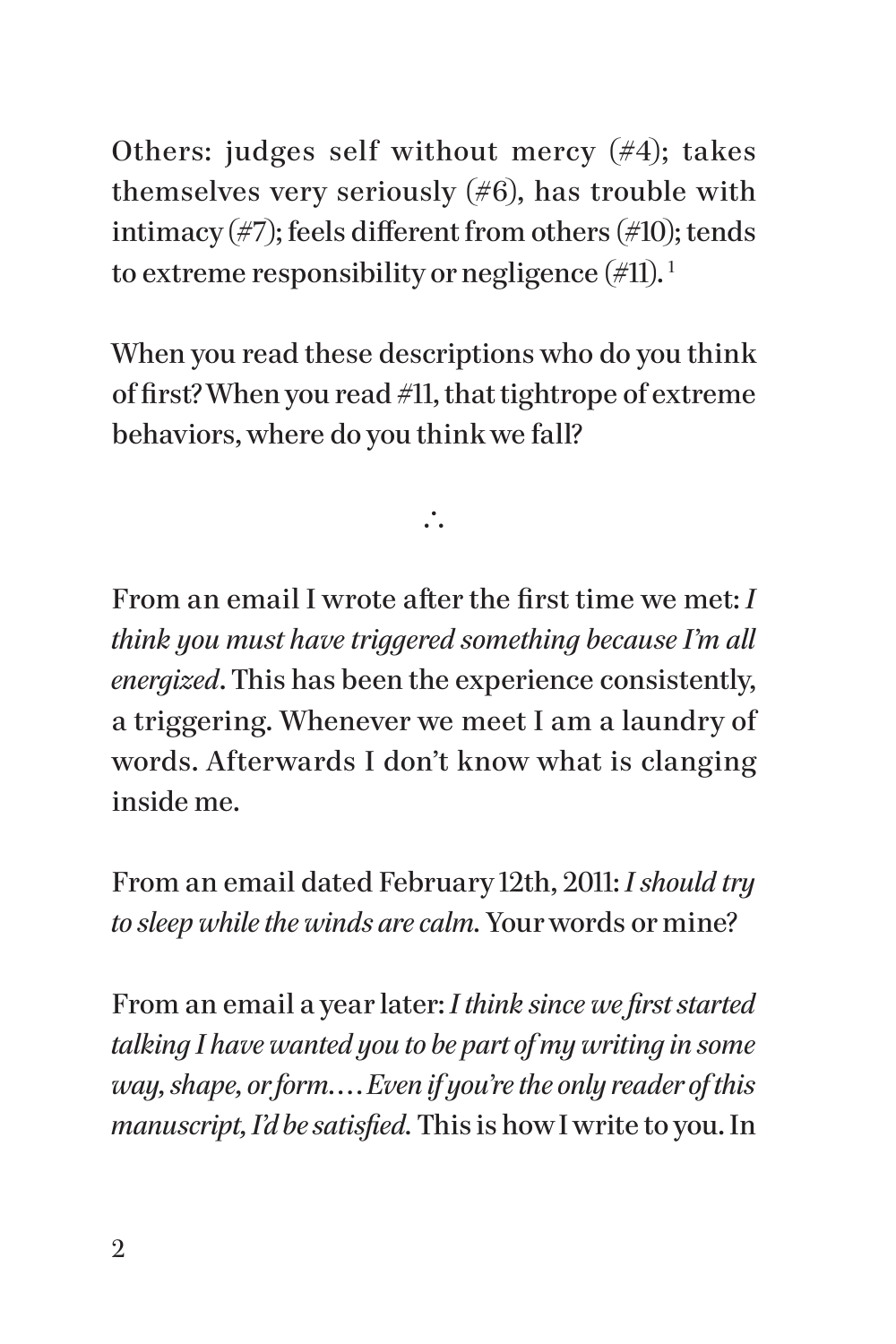almost grandiose ways, in the way alter and altar are linked in our interactions.

 $\mathcal{L}$ 

All day I text you about cereal, cat litter, wild flowers. About soup and seaweed and marriage, my mother's complaints about my father's drinking. My father's drinking. My own. Then children, cats, and children again. Now coffee, thrift stores, strippers. Writing, not writing. Often not anything. Movies I think you've seen but haven't. What's happening as it's happening, as if you were watching with me, opening the red curtains to see what I see.

 $\ddot{\cdot}$ 

At any given moment in this piece no one will know if I'm telling the truth. (I want to tell you a story—) But if a reader believes one lie, and you see through it, isn't that a form of intimacy (see #7 above)?

Because I am afraid, I don't want you to know the truth of me entire. Because I am/was found lacking, I want you to know when I'm lying.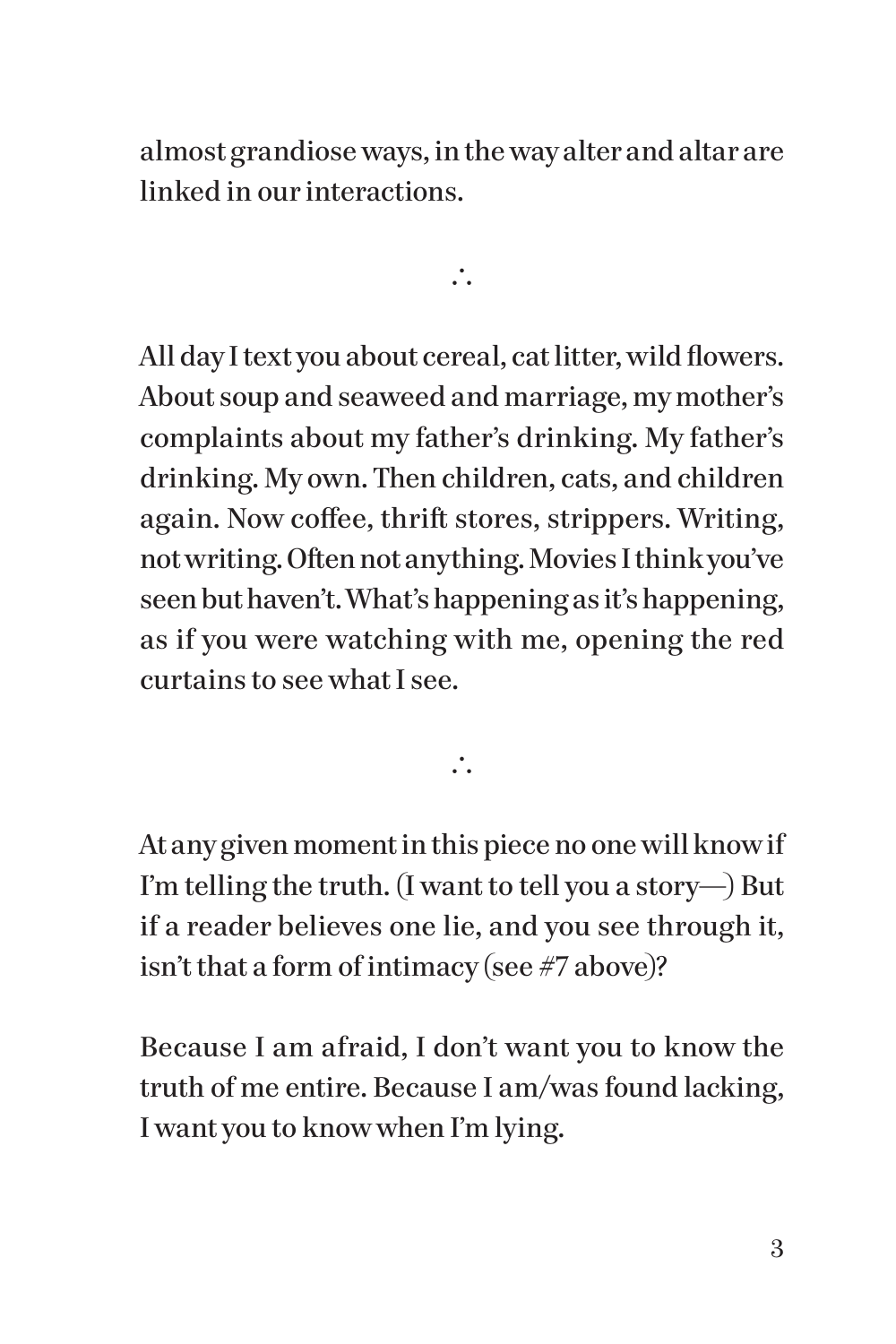Dear M\_\_\_\_\_\_\_,

Have you ever played the ice breaker two truths and one lie? I've played this so many times at different functions, professional or otherwise. It's liberating. To deliberately lie and be rewarded for it.

 $\ddot{\cdot}$ 

Here, I'll begin: My father is an alcoholic. And because he never hit me I believed well into my twenties he was a good alcoholic.

Look me in the eyes; tell me where the lie resides.

 $\ddot{\cdot}$ 

Melts wax, burns wick and wood, wounds flesh in a little circle. Here, where I pressed

a lit match into the skin of my left forearm.

"Don't cry. Your wounds are beautiful if you'll love mine."2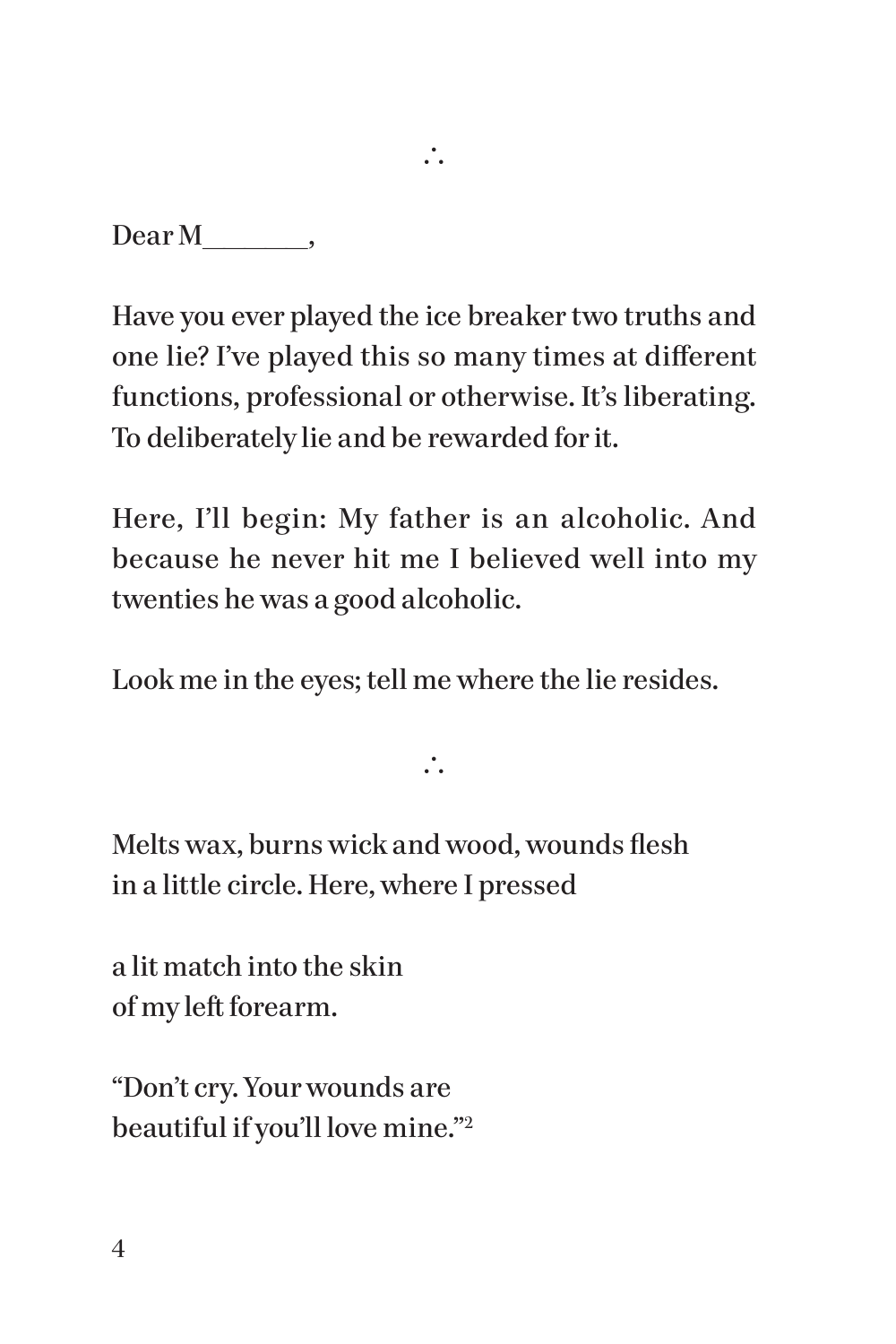My father, like fire, consumes the thing that sustains him

until both diminish to nothing. Now, tell me about your father.

I want the impossible. To know you as a child. To watch you play with mud pies or read books no sixyear-old should be interested in.

 $\mathcal{L}$ 

"I want to study / the same person for 18 years," writes Hannah Gamble.3 At what precise moment did you become the person I recognize? Could recognition then be undone? Will there be a moment we learn something about the other and think *you are not who I thought you were*?

A terrifying notion—that there would be some truth that changes everything. Altar, alter, etc.

In Japan, there is a cylindrical candy called *kintaroame.* No matter where or how many times you slice it, the face of the same boy appears. A predictable and safe sweetness, a familiar face.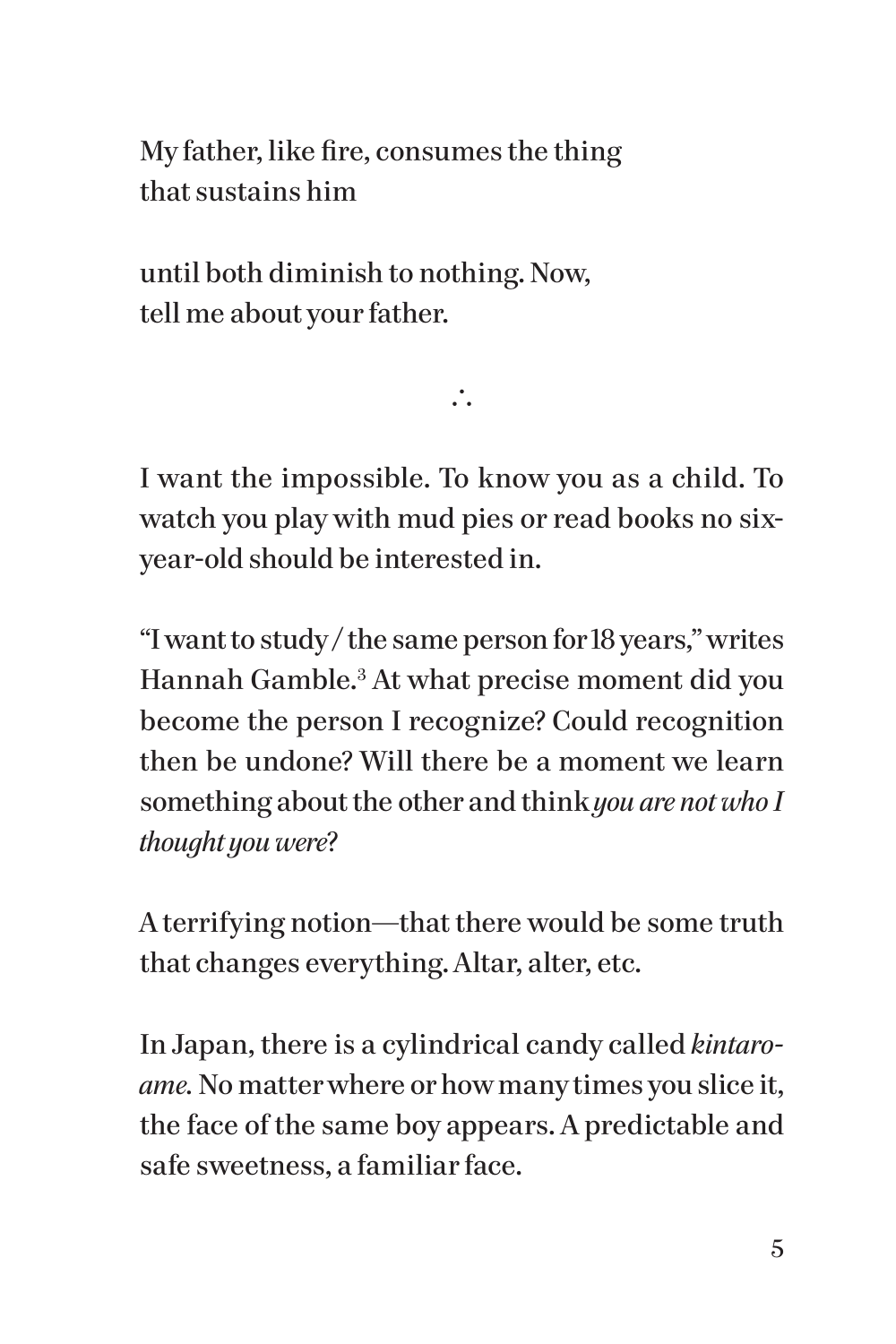I want to trust you enough not to cut every inch of you. I want to believe the face you show is the face you'll always show.

I want to convey such trust, too. I fear if you cut me there will be no face.

But the truth sets us free. What a beautiful and comforting cliché we say to each other. But it is true. Every time I've let someone know the truth, they have set me free.

 $\mathcal{L}$ 

My mother refers to my dad's addiction as a thirst. My father is always "thirsty." This is the most honest lie I know.

 $\ddot{\cdot}$ 

My father served in the Navy. His ship is the USS Francis Hammond. *Was* the Francis Hammond. During a writing workshop it was brought up I confused my tenses.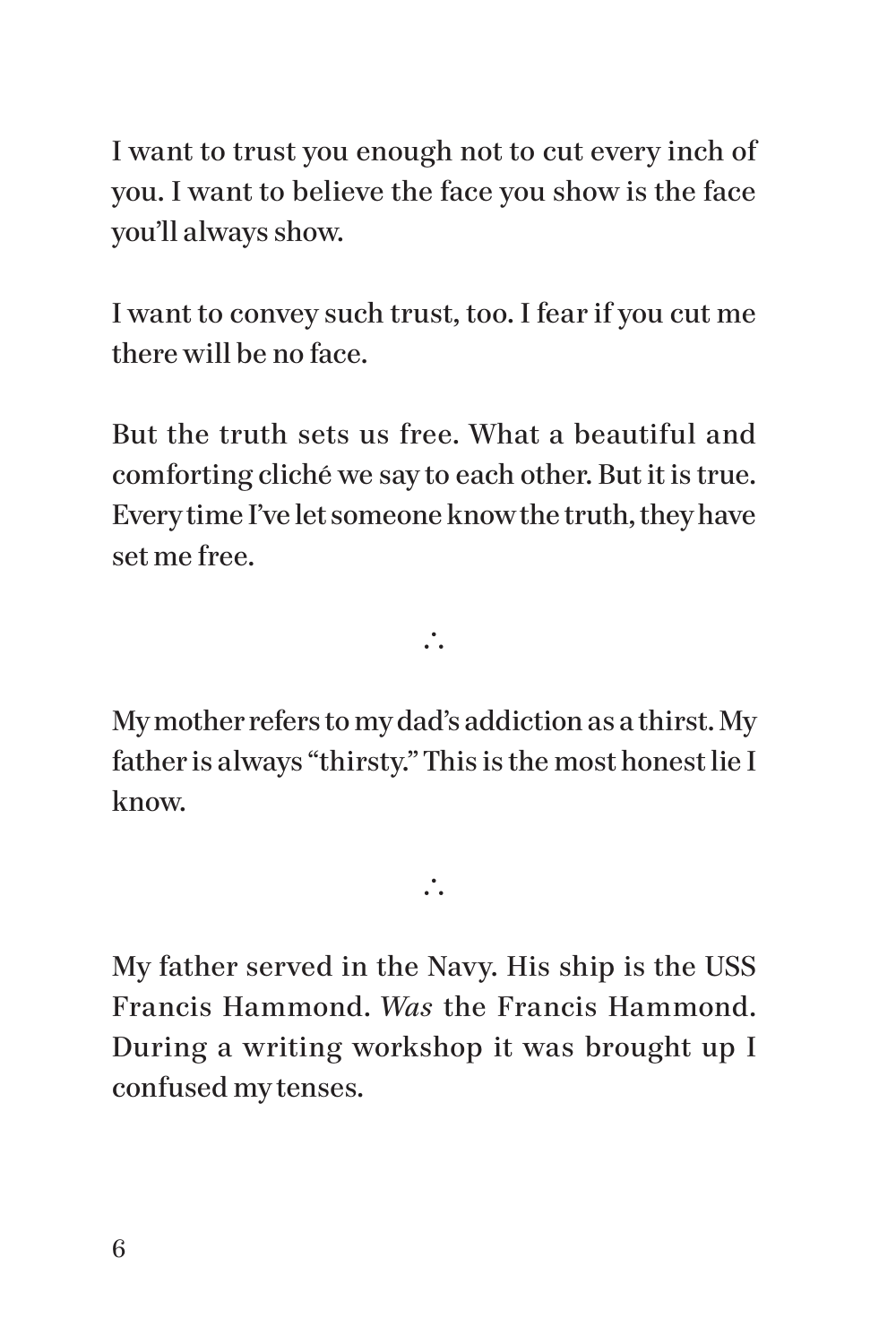"Can't repeat the past?" Gatsby says/said, "Why of course you can!"4 What great and desperate confidence.

My past corkscrews into my present. Is/was the Francis Hammond. Is/was an alcoholic. It makes no difference.

 $\mathbf{\cdot}$ 

If one father comes home drunk and asks his son to lay down with him. If one father holds the boy and tells him how much he loves him. If decades later the son has two children. If the son drinks a glass of Malbec in front of them. If he wants to tell them he loves them. If he hesitates, his wine-breath reeking of ruin.

My neighbors were addicts. Are—a present existence. Addiction mutates the very idea of tense. It alters identity, exalts a substance on the altar of the body.

 $\ddot{\cdot}$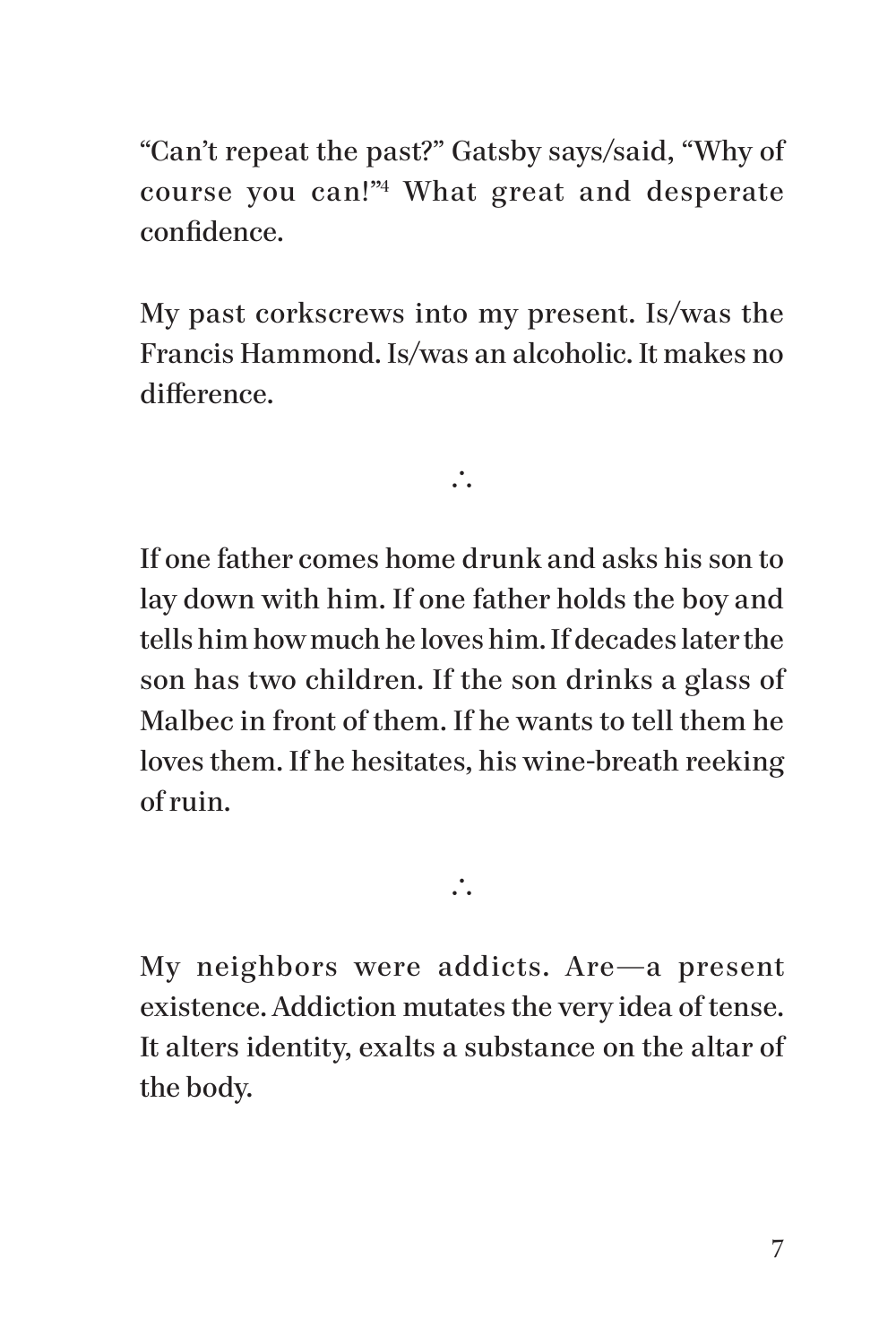Our families played together until they were evicted. I knew their children, even now can name them. Of course, I won't. But I'll give you these letters. C, P, K, T, D, G. This is what addiction does. Reduces the user to one trait, reduces children to one letter.

When my father drinks he's an alcoholic. But what about the days he goes without, or even just those few hours while he visits our house (this, too, a rarity)? During those moments I make-believe he is not an addict.

 $\mathcal{L}$ 

I wish I could see your face when you read this. And I wish I could believe your face was the true face running through your entirety. If not, I would slice and slice until I found the one expression that could return every missing tense.

 $\mathcal{L}$ 

I was born with liquor in my blood. Though my mom has had maybe a handful of wine spritzers with cute names, I was born with the taste of whiskey on my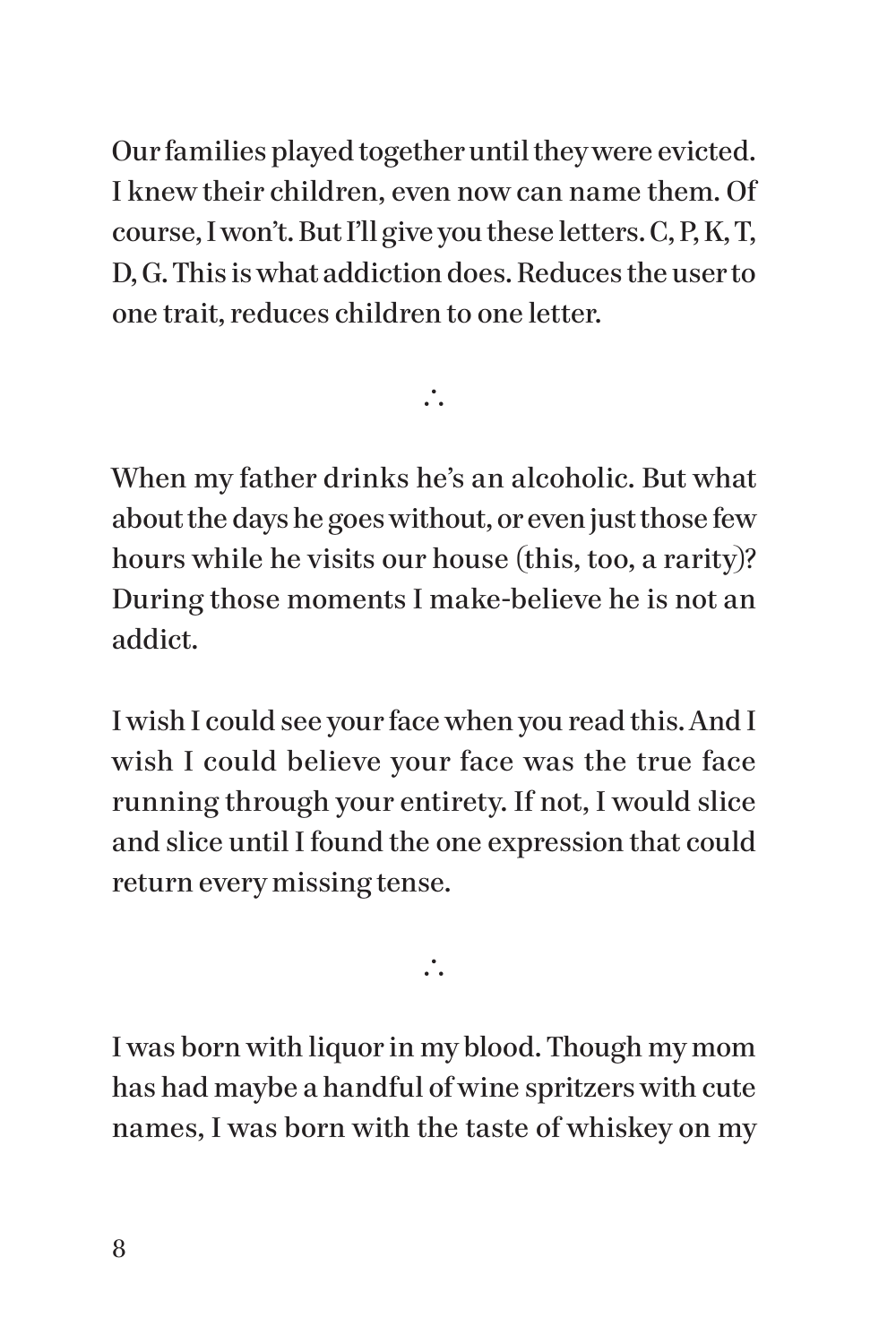tongue. Even the feel of the word as it whispers off my tongue is delicious and warm.

 $\mathcal{L}$ 

Not a lie: my parents are not alcoholics.

How does one reconcile with blood? There is a tic in the collective body of my genetics. It walks, stumbles, falls into the glass.

My daughter isn't of my body, but she is born to the blood of addiction too. What to do with all these breaks?

And me? My own addictions.

*Step 1: We admitted we were powerless over alcohol*—*that our lives had become unmanageable.*<sup>5</sup>

 $\ddot{\cdot}$ 

Here I will act as a replacement for the ones who cannot, will not, will never admit to any of this. Not as a sacrifice of self, but as a selfish attempt at reconciling—isn't that what language is?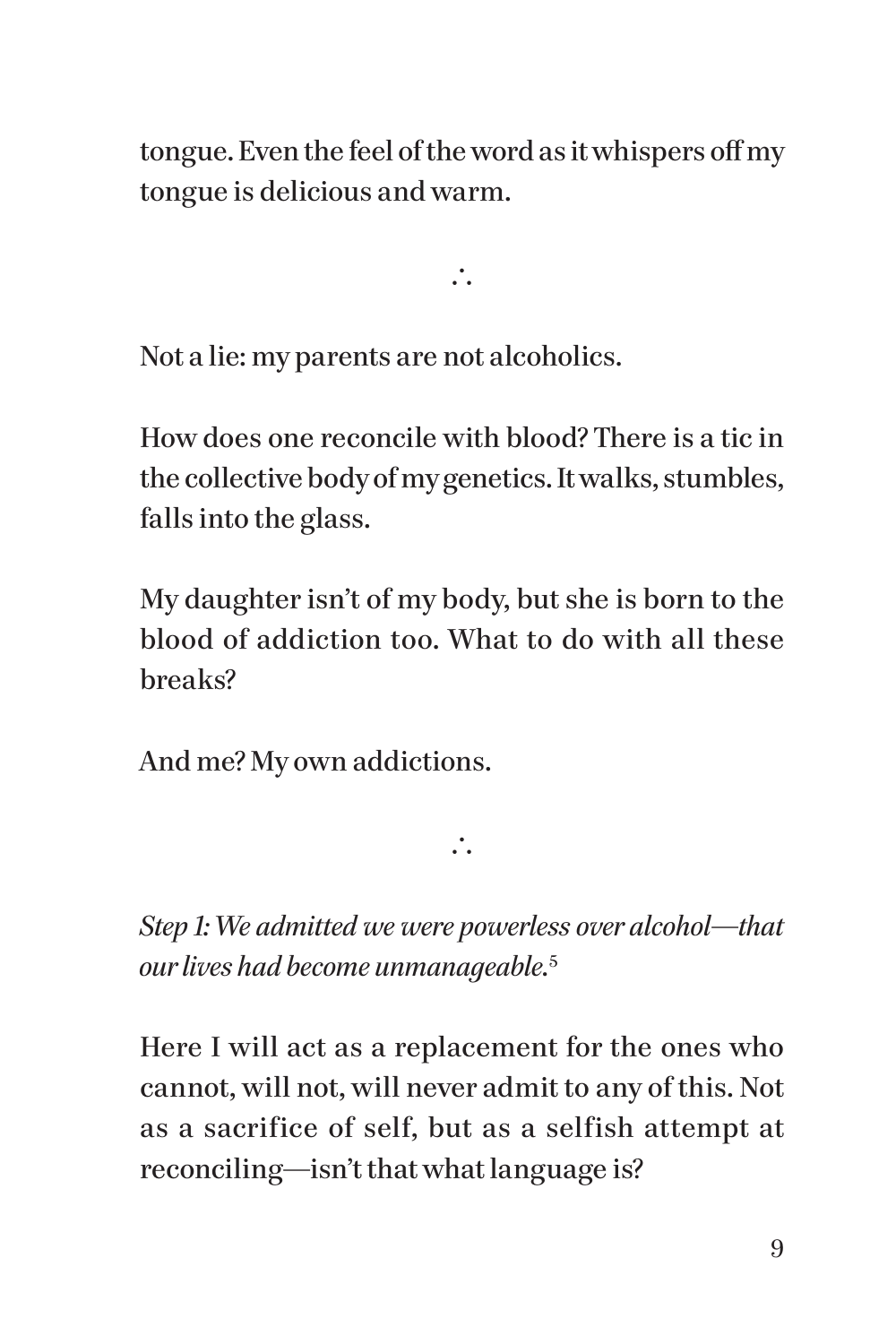I cannot control alcohol or the power it has. How's that for admittance? Do I gain access to some club?

If it doesn't hurt, I want no part in it. Running, short fingernails, loud music,  $\qquad \qquad$ ,  $\qquad \qquad$ , whiskey, love. Theodore Roethke said, "Those who are willing to be vulnerable move among mysteries."

Here's a mystery for you: I've just had a beer. Two.

*Step 2: Came to believe that a power greater than ourselves could restore us to sanity.*

I do not believe in sanity. To be sane is to be rational and who among us can claim that for ourselves? If we've never had it, there is no restoring.

*Step 3: Made a decision to turn our will and our lives over to the care of God as we understood Him.*

I am addicted to getting rid of things. People. Places. Things. I keep nothing. My email inbox is limited to current emails. I throw away birthday cards. I toss pictures if it suits me. I am addicted to being unattached. I throw away my husband's things sometimes. This is the turning over of my life.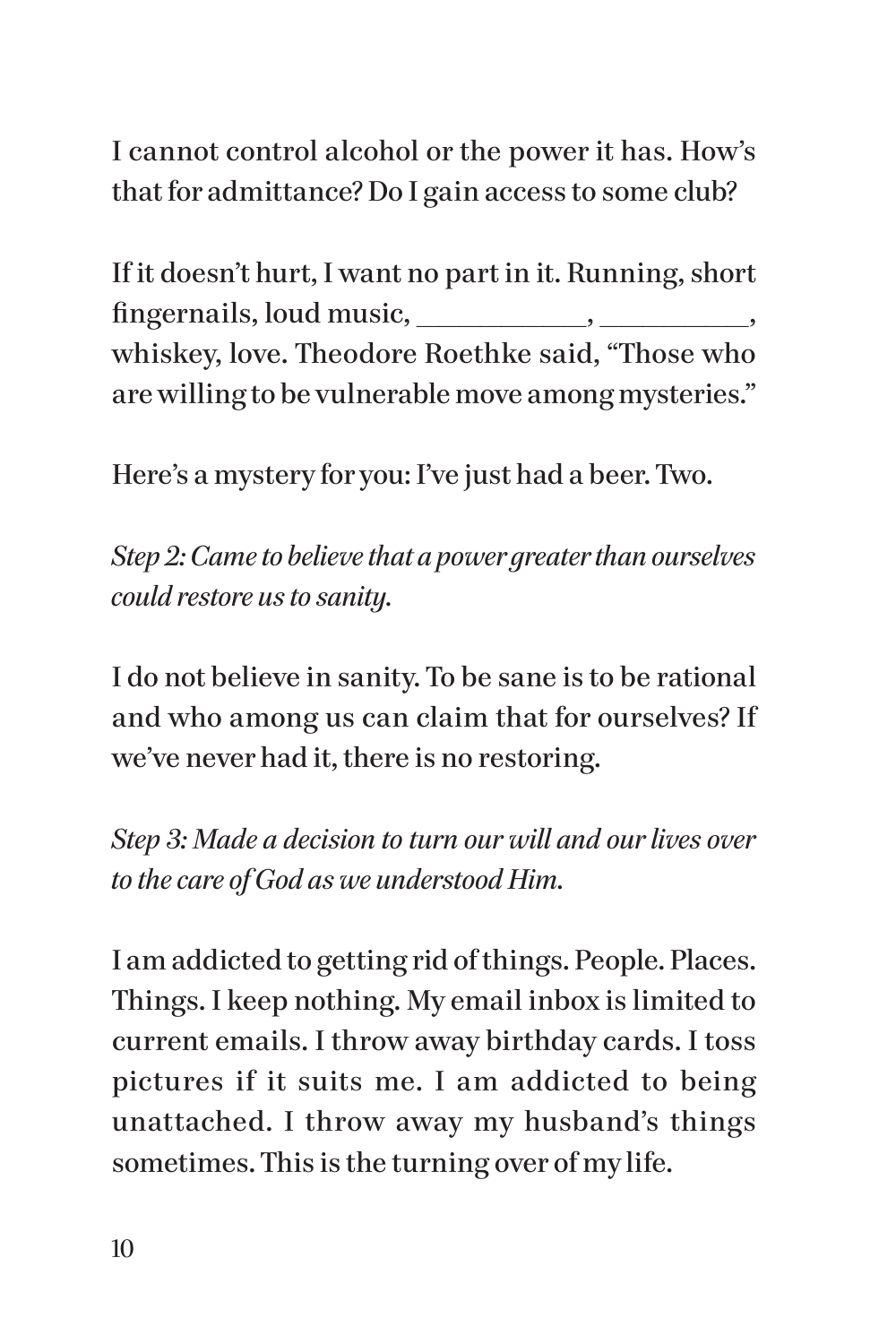I will address nobody by name. Not even you. Just replace all pronouns here with the idea of God.

*Step 4: Made a searching and fearless moral inventory of ourselves.*

Sometimes I believe that being honest with ourselves is telling lies. It's a protective coat we admit to. Raw wounds need not be on display. Sometimes the lies are more important than the truth.

What does a moral inventory look like? Now I must admit to a Google search, a moral transgression?

"In Step Four we call it a 'moral' inventory because we compile a list of traits and behaviors that have transgressed our highest, or moral, values. We also inventory our "good" traits and the behaviors that represent them. In our life's moral inventory the defects or dysfunctional behaviors might include some that once worked; some dysfunctional behaviors may have saved our lives as children, but they are now out of date, self-defeating, and cause us a great deal of trouble when we use them as adults."6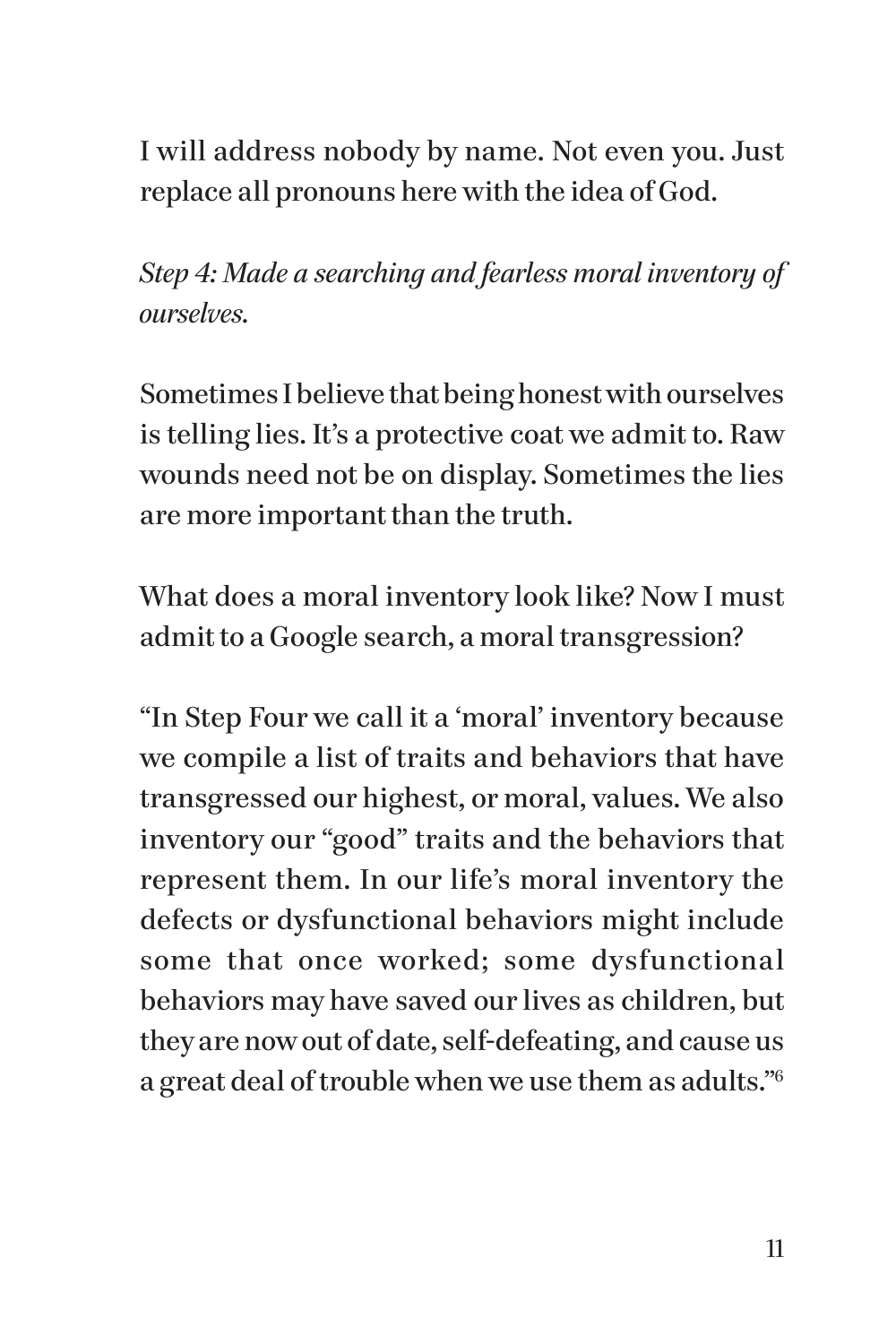*Step 5: Admitted to God, to ourselves, and to another human being the exact nature of our wrongs.*

Admitted—here we mean confession, or perhaps we mean allowed in. And I want to be allowed into God the way I allow all manner of drink inside me, eagerly. Because it brings out my truth and in the same way I can be a certain truth in God and one day I hope I am confessed from the Great Bright Mouth.

I cannot tell intentional lies. Since childhood, I smile and blush when I try to lie. So I gave it up. But still, I lie. And usually it has no large bearing on life; it's the only type of storytelling I know how to do.

My brother had (has) the same smile and blush when he lied (lies). Except his came (comes) with perfectlyplaced dimples. But he has never had to lie—he lives on the surface, often the surface of cheap beer or moonshine. Not the kind with the graphically designed label, but the kind that sits in an old, giant pickle jar with the label half peeled off. My only consolation is "I never lied in my heart."7

*Step 6: We were entirely ready to have God remove all these defects of character.*